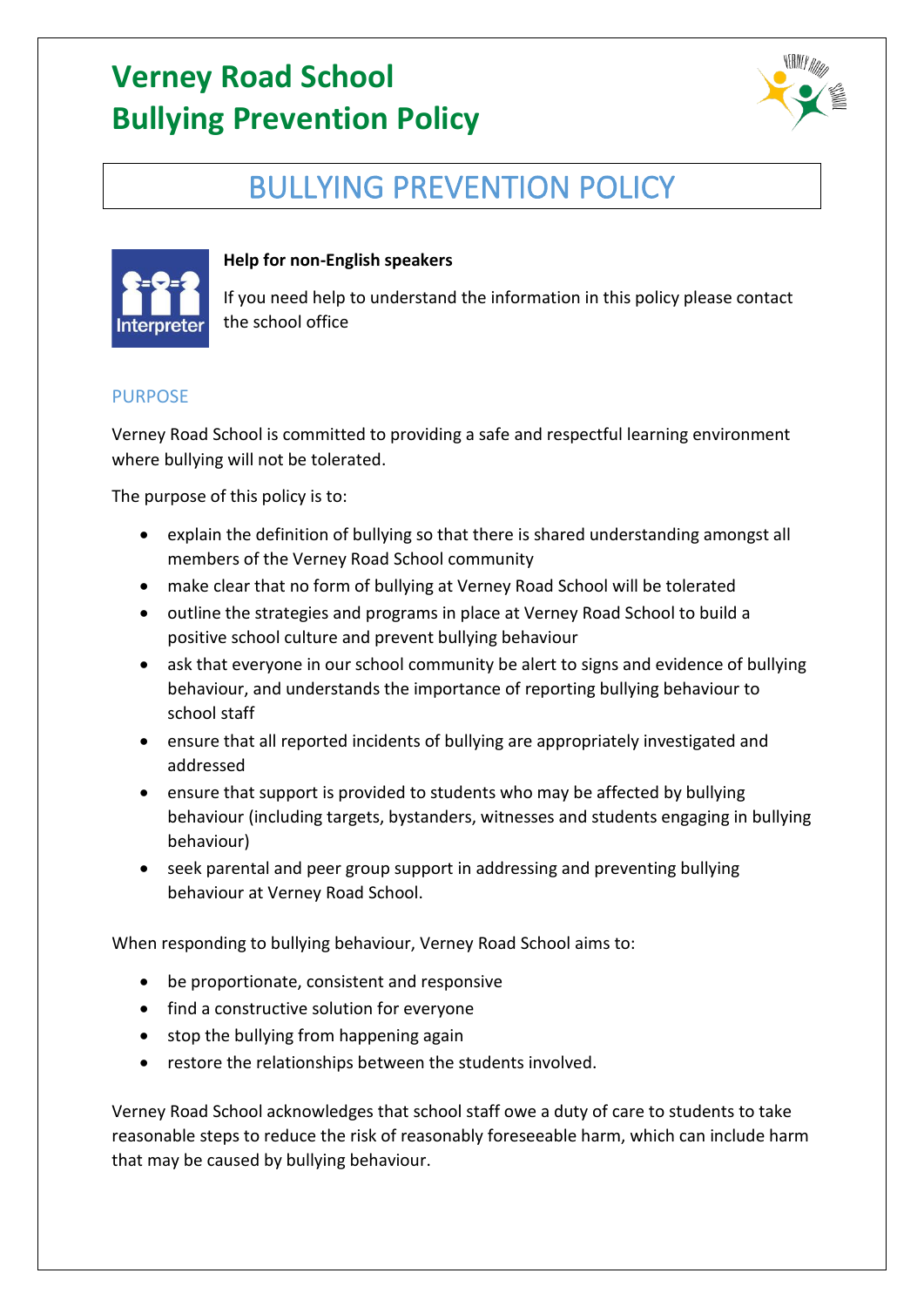

#### **SCOPE**

This policy addresses how Verney Road School aims to prevent, address and respond to student bullying behaviour. Verney Road School recognises that there are many other types of inappropriate student behaviours that do not meet the definition of bullying which are also unacceptable at our school. These other inappropriate behaviours will be managed in accordance with *Student Wellbeing and Engagement Policy and Inclusion and Diversity policy*.

This policy applies to all school activities, including camps and excursions. It also applies to bullying behaviour between students that occurs outside of school hours, where the behaviour impacts on student wellbeing and safety at school.

#### POLICY

### **Definitions**

#### **Bullying**

In 2018 the Education Council of the Council of Australian Governments endorsed the following definition of bullying for use by all Australian schools:

*Bullying is an ongoing and deliberate misuse of power in relationships through repeated verbal, physical and/or social behaviour that intends to cause physical, social and/or psychological harm. It can involve an individual or a group misusing their power, or perceived power, over one or more persons who feel unable to stop it from happening.*

*Bullying can happen in person or online, via various digital platforms and devices and it can be obvious (overt) or hidden (covert). Bullying behaviour is repeated, or has the potential to be repeated, over time (for example, through sharing of digital records)*

*Bullying of any form or for any reason can have immediate, medium and long-term effects on those involved, including bystanders. Single incidents and conflict or fights between equals, whether in person or online, are not defined as bullying.* 

Bullying has three main features:

- It involves a misuse of power in a relationship
- It is ongoing and repeated, and
- It involves behaviours that can cause harm.

There are four main types of bullying behaviour:

- Physical examples include hitting, pushing, shoving or intimidating or otherwise physically hurting another person, damaging or stealing their belongings. It includes threats of violence.
- Verbal/written examples include name-calling or insulting someone about an attribute, quality or personal characteristic.
- Social (sometimes called relational or emotional bullying) examples include deliberately excluding someone, spreading rumours, sharing information that will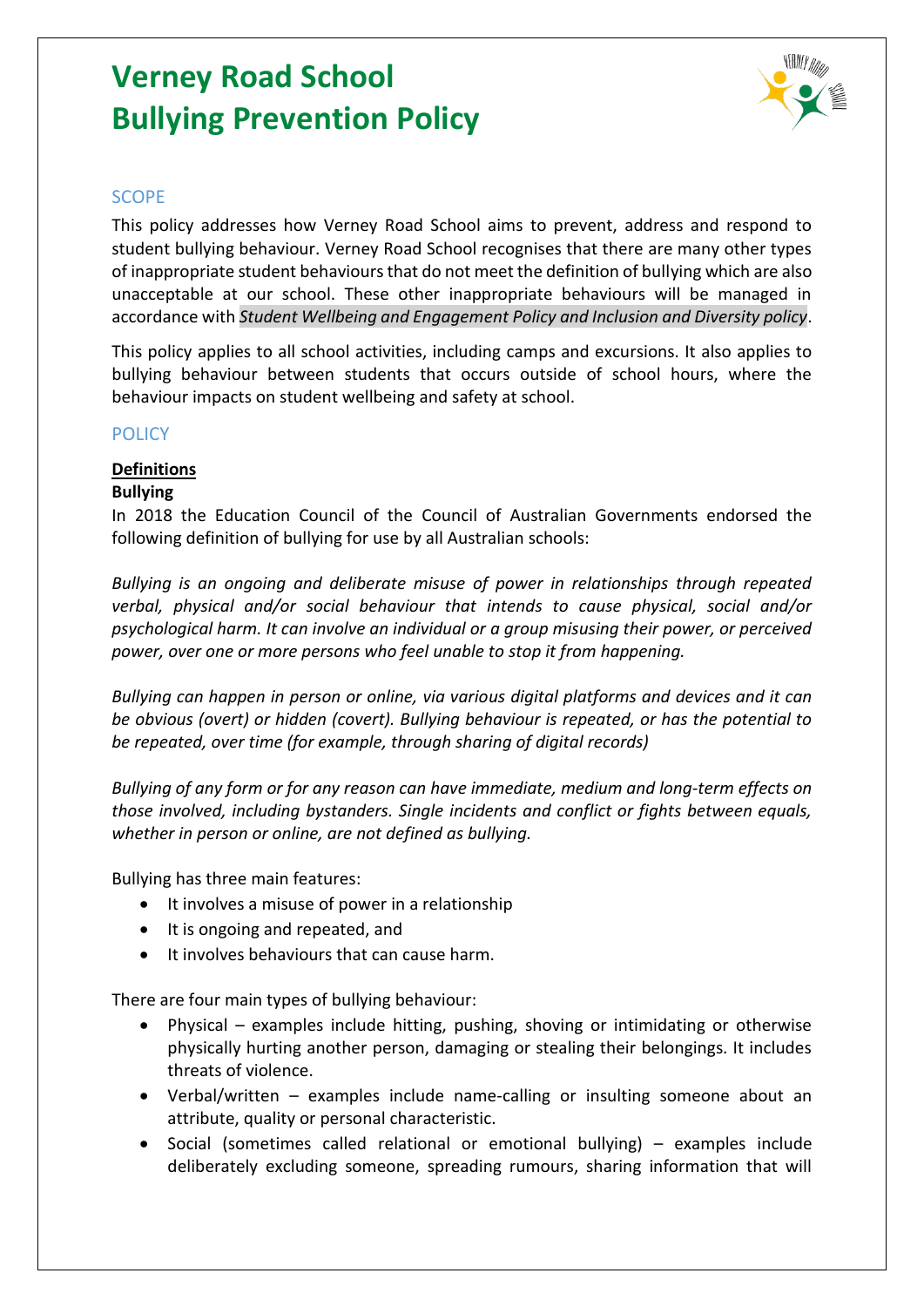

have a harmful effect on the other person and/or damaging a person's social reputation or social acceptance.

• Cyberbullying – any form of bullying behaviour that occurs online or via a mobile device. It can be verbal or written, and can include threats of violence as well as images, videos and/or audio.

Bullying can be a form of racism, sexism, homophobia, transphobia or other type of social prejudice when the behaviour is targeted at an individual or group because of a personal characteristic, such as race, religion, sex, sexual orientation, gender identity or disability.

For further information about bullying, refer to: Bully Stoppers (education.vic.gov.au) and the Department's Bullying Prevention and Response policy on the Policy and Advisory Library.

#### **Other distressing and inappropriate behaviours**

Many distressing and inappropriate behaviours may not constitute bullying even though they are unpleasant. Students who are involved in or who witness any distressing and inappropriate behaviours should report their concerns to school staff and our school will follow our Student Wellbeing and Engagement Policy and/or this Bullying Prevention Policy where the behaviour constitutes bullying.

*Mutual conflict* involves an argument or disagreement between people with no imbalance of power. In incidents of mutual conflict, generally, both parties are upset and usually both want a resolution to the issue. Unresolved mutual conflict can develop into bullying if one of the parties targets the other repeatedly in retaliation.

*Social rejection* or dislike is not bullying unless it involves deliberate and repeated attempts to cause distress, exclude or create dislike by others.

*Single-episode* acts of nastiness or physical aggression are not the same as bullying. However, single episodes of nastiness or physical aggression are not acceptable behaviours at our school and may have serious consequences for students engaging in this behaviour. Verney Road School will use its Student Wellbeing and Engagement Policy to guide a response to single episodes of nastiness or physical aggression.

*Harassment* is language or actions that are demeaning, offensive or intimidating to a person. It can take many forms, including sexual harassment and disability harassment.

*Discrimination* is behaviour that treats someone unfavourably because of a personal characteristic (for example, race, religious belief or activity, disability, sex or intersex status, gender identity or sexual orientation).

Discrimination, harassment, and any other inappropriate behaviour is not tolerated at our school and there may be serious consequences for students engaging in this behaviour. This includes any form of racism, religious or disability discrimination, sexism, homophobia, transphobia, or any other behaviour that targets an individual or group. Further information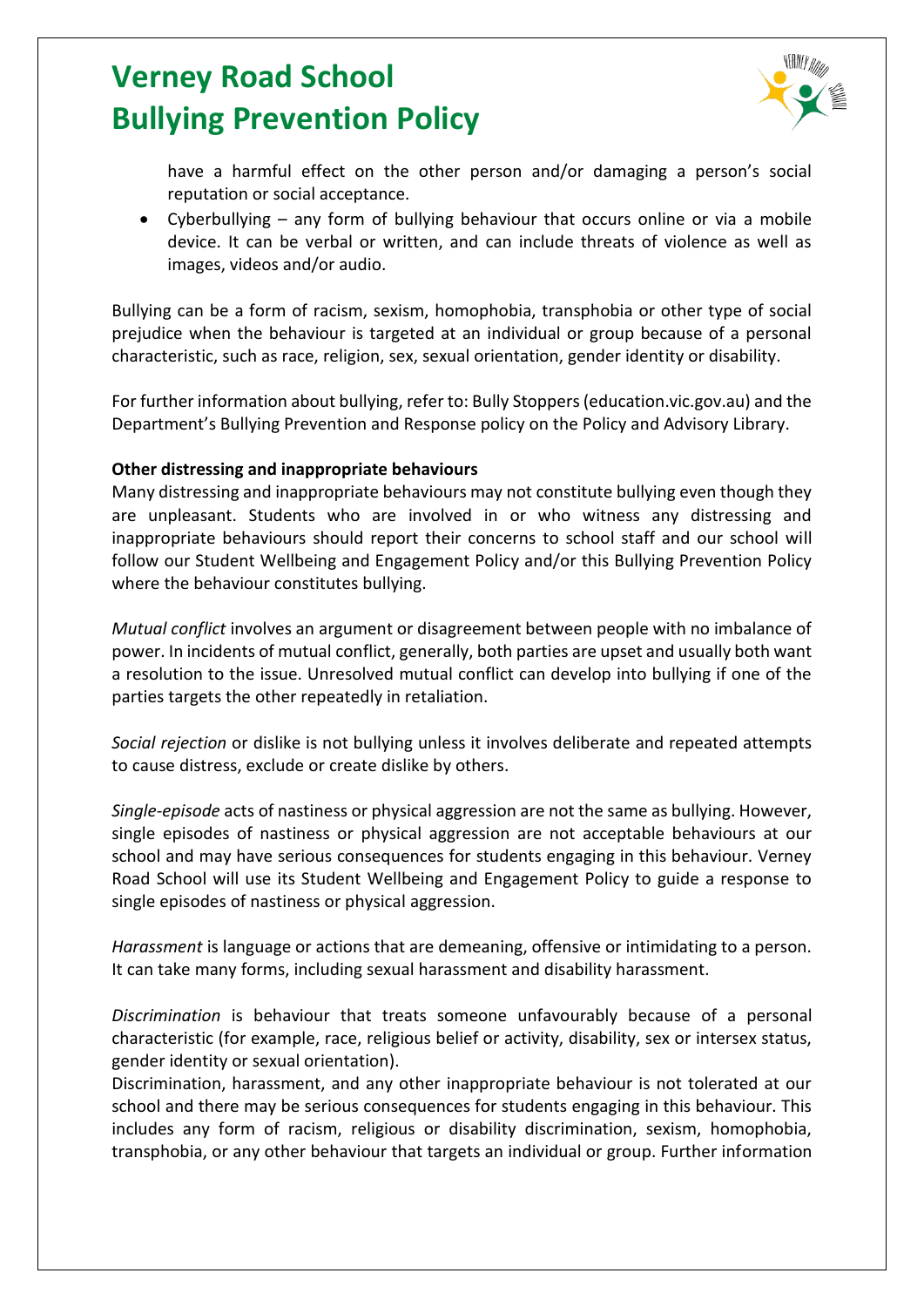

about discrimination and harassment, including definitions, is set out in our Inclusion and Diversity Policy

#### **Bullying Prevention**

Verney Road School has a number of programs and strategies in place to build a positive and inclusive school culture and relationships to promote wellbeing. We strive to foster a school culture that prevents bullying behaviour by modelling, encouraging and teaching behaviour that demonstrates acceptance, kindness and respect.

Bullying prevention at Verney Road School is proactive and is supported by research that indicates that a whole school, multifaceted approach is the most effect way to prevent and address bullying. At our school:

- We identify and implement evidence-based programs and initiatives from the Schools Mental Health Menu that are relevant to preventing and addressing bullying and help us to build a positive and inclusive school climate. These include our School Wide positive behaviour and Respectful Relationships Programs.
- We strive to build strong partnerships between the school, families and the broader community that means all members work together to ensure the safety of students.
- We participate in the Respectful Relationships initiative, which aims to embed a culture of respect and equality across our school.
- We celebrate the diverse backgrounds of members of our school community and teach multicultural education, including Aboriginal History, to promote mutual respect and social cohesion.
- We participate in the Safe Schools program to help us foster a safe environment that is supportive and inclusive of LGBTIQ+ students.
- Teachers are encouraged to incorporate classroom management strategies that discourage bullying and promote positive behaviour.
- In the classroom, our social and emotional learning curriculum teaches students what constitutes bullying and how to respond to bullying behaviour assertively. This promotes resilience, assertiveness, conflict resolution and problem solving.
- Students are encouraged to look out for each other and to talk to teachers and older peers about any bullying they have experienced or witnessed.

For further information about our engagement and wellbeing initiatives, please see our Student Wellbeing and Engagement policy

#### **Incident Response**

#### **Reporting concerns to Verney Road School**

Bullying is not tolerated at our school. We ensure bullying behaviour is identified and addressed with appropriate and proportionate consequences. All bullying complaints will be taken seriously and responded to sensitively..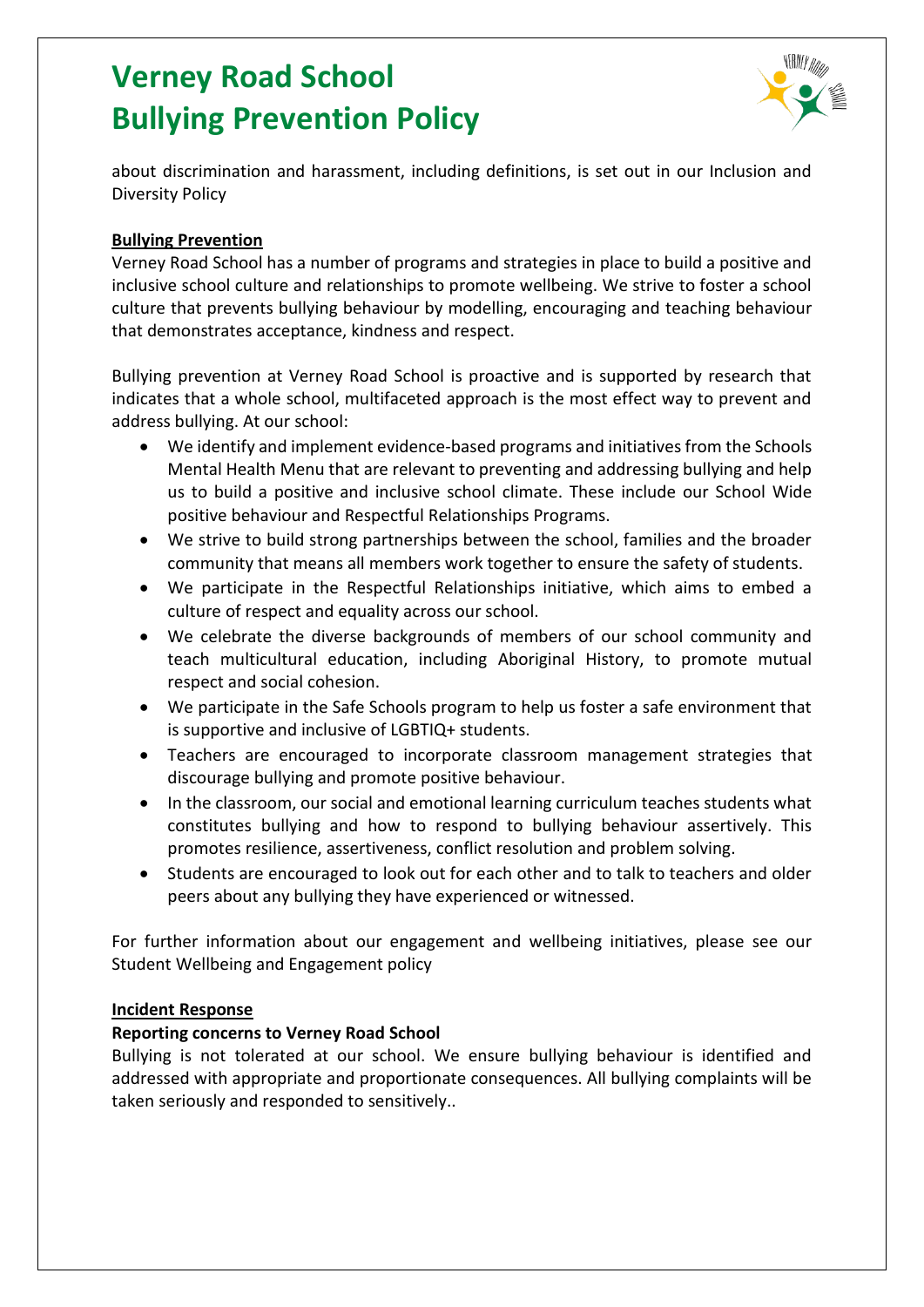

Students who may be experiencing bullying behaviour, or students who have witnessed bullying behaviour, are encouraged to report their concerns to school staff or another trusted adult as soon as possible.

Our ability to effectively reduce and eliminate bullying behaviour is greatly affected by students and/or parents and carers reporting concerning behaviour as soon as possible, so that the responses implemented by Verney Road School are timely and appropriate in the circumstances.

We encourage students to speak to their classroom teacher or Unit Leader. However, students are welcome to discuss their concerns with any trusted member of staff including teachers, principals or wellbeing staff.

Parents or carers who develop concerns that their child is involved in, or has witnessed bullying behaviour at Verney Road School should contact their student's classroom teacher, Unit Leader or one of the principals through Seesaw or by phone on 58218185.

#### **Investigations**

When notified of alleged bullying behaviour, school staff are required to:

- record the details of the allegations in Sentral and
- inform insert relevant staff involved, including the Unit Leader, Student Wellbeing Team, Assistant Principal, Principal.

The Unit Leader is responsible for investigating allegations of bullying in a timely and sensitive manner. To appropriately investigate an allegation of bullying, the Unit Leader may:

- speak to the those involved in the allegations, including the target/s, the students allegedly engaging in bullying behaviour/s and any witnesses to the incidents
- speak to the parent/carer(s) of the students involved
- speak to the teachers of the students involved
- take detailed notes of all discussions for future reference
- obtain written statements from all or any of the above.

All communications with the Unit Leader in the course of investigating an allegation of bullying will be managed sensitively. Investigations will be completed as quickly as possible to allow for the behaviours to be addressed in a timely manner.

The objective of completing a thorough investigation into the circumstances of alleged bullying behaviour is to determine the nature of the conduct and the students involved. A thorough understanding of the alleged bullying will inform staff about how to most effectively implement an appropriate response to that behaviour.

Serious bullying, including serious cyberbullying, is a criminal offence and may be referred to Victoria Police. For more information, see: Brodie's Law.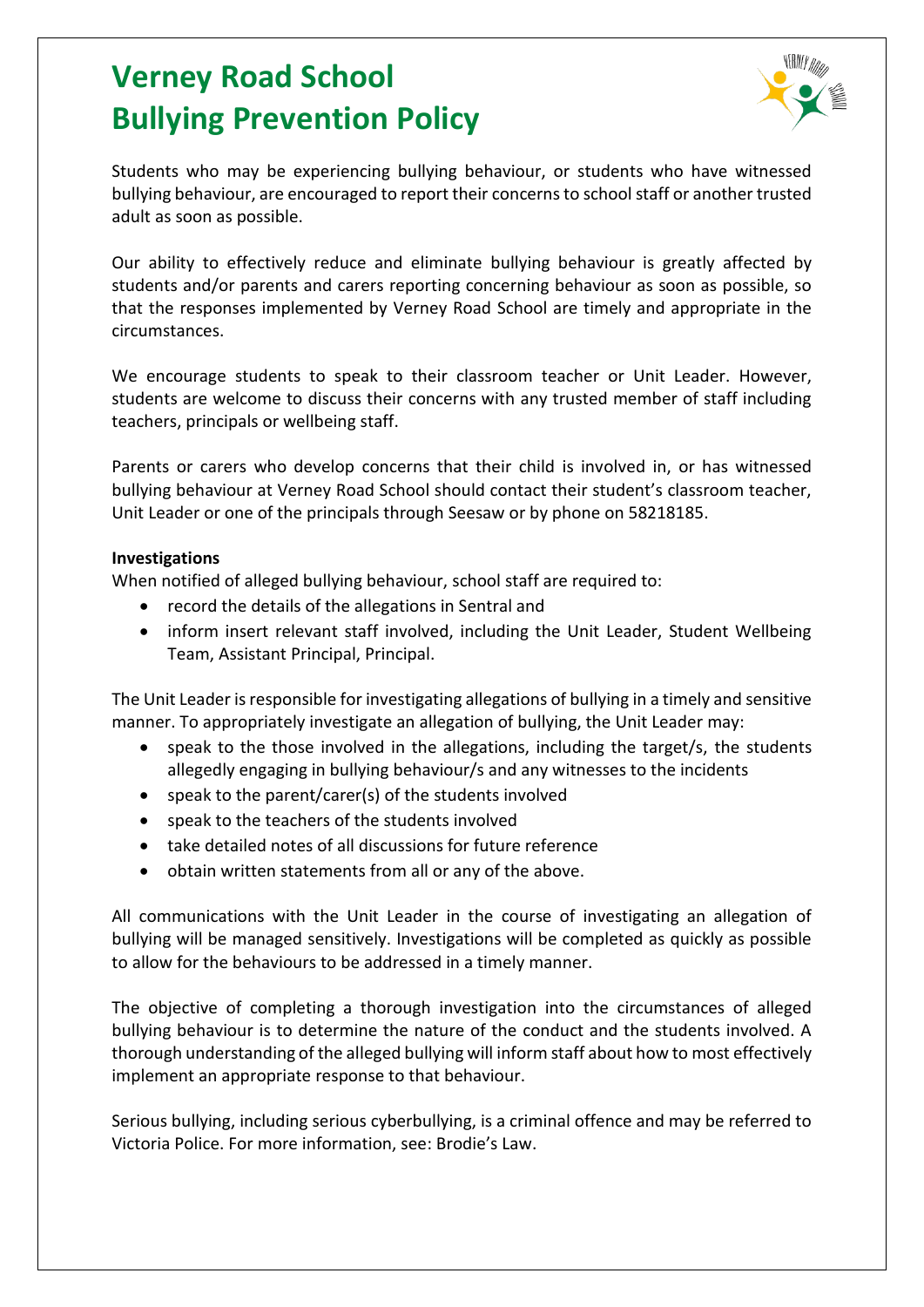

#### **Responses to bullying behaviours**

When the Unit Leader has sufficient information to understand the circumstances of the alleged bullying and the students involved, a number of strategies may be implemented to address the behaviour and support affected students in consultation with the Student Wellbeing Team, teachers, SSS, Assistant Principal and Principal.

There are a number of factors that will be considered when determining the most appropriate response to the behaviour. When making a decision about how to respond to bullying behaviour, Verney Road School will consider:

- the age, maturity and individual circumstances of the students involved
- the severity and frequency of the bullying, and the impact it has had on the target student
- whether the student/s engaging in bullying behaviour have displayed similar behaviour before
- whether the bullying took place in a group or one-to-one context
- whether the students engaging in bullying behaviour demonstrates insight or remorse for their behaviour
- the alleged motive of the behaviour.

The Unit Leader may implement all, or some of the following responses to bullying behaviours:

- Offer wellbeing support, including referral to the Wellbeing Team or SSS to:
- Facilitate a restorative practice meeting with all or some of the students involved. The objective of restorative practice is to repair relationships that have been damaged by bringing about a sense of remorse and restorative action on the part of the person who has bullied someone and forgiveness by the person who has been bullied.
- Facilitate a mediation between some or all of the students involved to help to encourage students to take responsibility for their behaviour and explore underlying reasons for conflict or grievance. Mediation is only suitable if all students are involved voluntarily and demonstrate a willingness to engage in the mediation process.
- Facilitate a process using the Support Group Method, involving the target student(s), the students engaging in bullying behaviour and a group of students who are likely to be supportive of the target(s).
- Facilitate a Student Support Group meeting for affected students.
- Prepare a Safety Plan or Behaviour Support Plan restricting contact between target and students engaging in bullying behaviour.
- Provide discussion and/or mentoring for different social and emotional learning competencies of the students involved, including individualised or group teaching sessions
- Monitor the behaviour of the students involved for an appropriate time and take follow up action if necessary.
- Implement cohort, year group, or whole school targeted strategies to reinforce positive behaviours in our Positive behaviour Support lessons.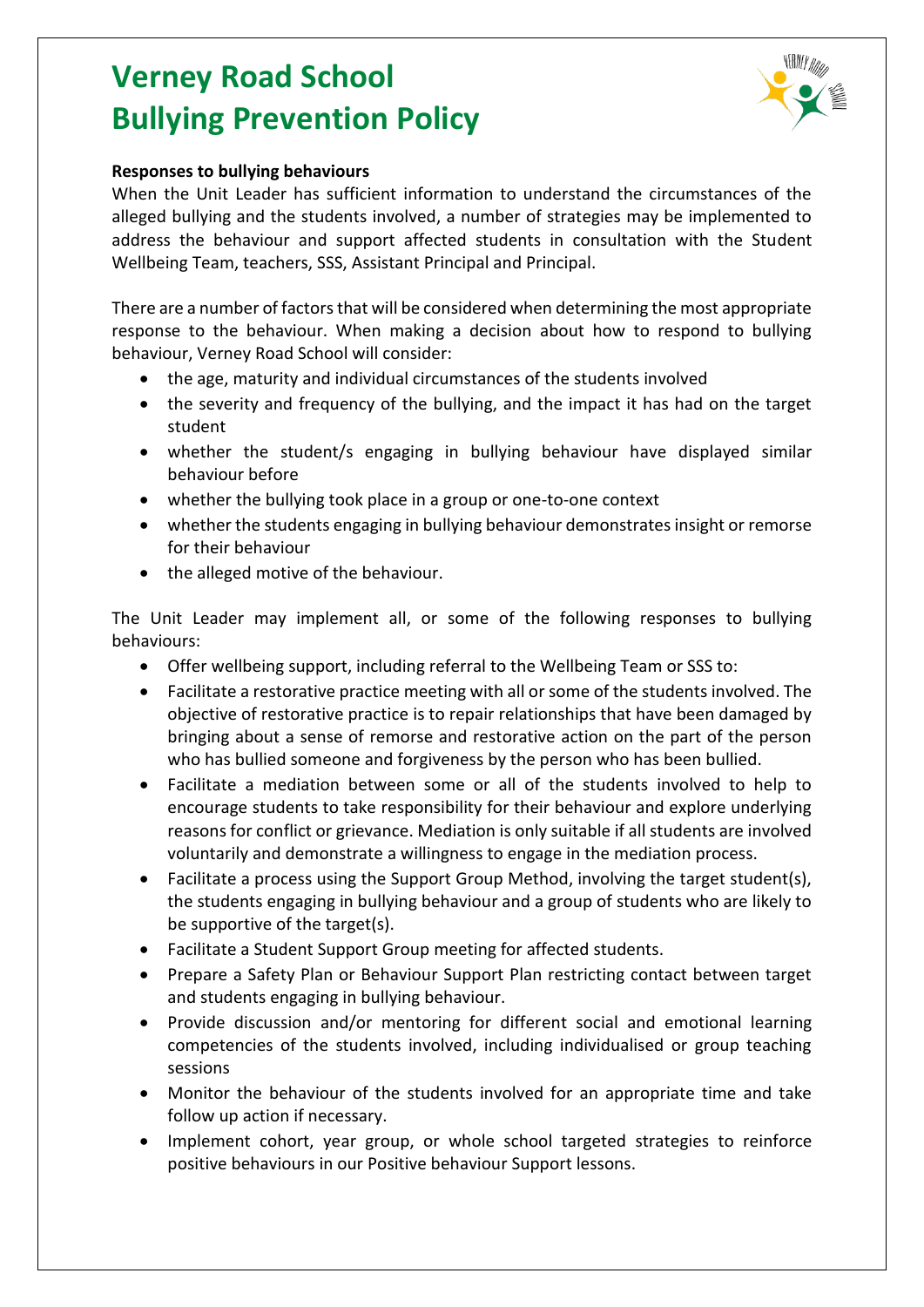

Implement proportionate disciplinary consequences for the students engaging in bullying behaviour, which may include removal of privileges, detention, suspension and/or expulsion consistent with our Student Wellbeing and Engagement policy, the Ministerial Order on Suspensions and Expulsions and any other relevant Department policy.

Verney Road School understands the importance of monitoring and following up on the progress of students who have been involved in or affected by bullying behaviour. Where appropriate, school staff will also endeavour to provide parents and carers with updates on the management of bullying incidents.

Verney Road School is responsible for maintaining up to date records of the investigation and responses to bullying behaviour.

### **COMMUNICATION**

This policy will be communicated to our school community in the following ways:

- Available publicly on our school's website
- Included in staff induction processes
- Included in our staff handbook/manual
- Discussed at staff briefings/meetings as required
- Discussed at parent information nights/sessions
- Included in transition and enrolment packs
- Included as annual reference in school newsletter
- Made available in hard copy from school administration upon request

### FURTHER INFORMATION AND RESOURCES

This policy should be read in conjunction with the following school policies:

- Statement of Values and School Philosophy
- Student Wellbeing and Engagement Policy
- Parent Complaints policy
- Duty of Care Policy
- Inclusion and Diversity Policy

Our school also follows Department of Education and Training policy relating to bullying including:

- Bullying Prevention and Response
- Cybersafety and Responsible Use of Digital Technologies
- Equal Opportunity and Human Rights Students